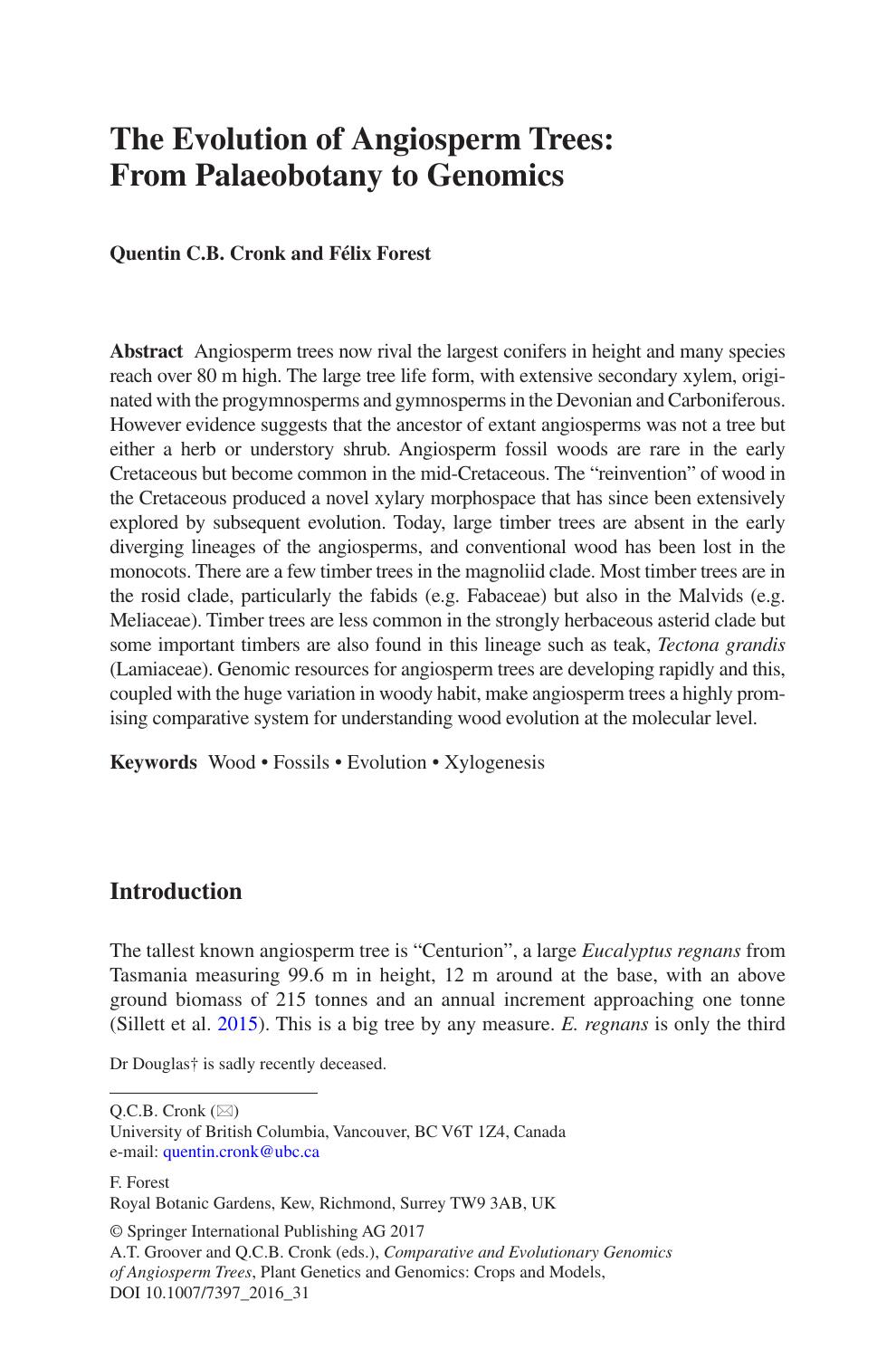<span id="page-1-0"></span>

Fig. 1 Timeline of the evolution of the angiosperm tree habit (see also Table [1\)](#page-8-0)

largest tree species after two conifers, the coast redwood and coastal Douglas† fir of western north America. However, a disputed nineteenth century record, at 132.6 m, would make *E. regnans* the world's tallest tree, if correct.

Although conifers hold most of the height records, angiosperms are notable in certain categories. Their capacity for clonal growth means that "Pando", a large aspen (*Populus tremuloides*) clone is the largest organism by biomass. It is estimated that the Pando clone covers 46.3 hectares (DeWoody et al. [2008](#page-14-0)). *Ficus benghalensis*, the Indian banyan tree, has the largest spread of a single tree. Descending prop roots stabilize branches which can grow horizontally almost indefinitely. One individual, "Thimmamma Marrimanu", is said to occupy an area of 1.9 hectares.

It was not always so. It is likely that angiosperms were once small and evolved in the shadow of gymnosperms. They took millions of years to attain ecological dominance over gymnosperms (at least in most forest biomes) and millions more to fully rival the tallest gymnosperms in size. In terms of geological history however, the rise of the angiosperms was spectacularly rapid. This chapter will follow the road to ecological dominance of the angiosperm tree. Tree genomics holds the promise of being able to understand this rise and to understand the genomic toolbox (Schrader et al. [2004;](#page-15-1) Groover [2005](#page-14-1); Carocha et al. [2015\)](#page-14-2) used to build such forest giants. The origins of this toolkit lie in the distant evolutionary past. It is therefore useful to start the journey at the earliest land plants and what genes they brought with them, from their aquatic ancestors, onto the land (Floyd and Bowman [2007\)](#page-14-3), around 470 million years ago (Mya). A timeline of land plant evolution is given in Fig. [1.](#page-1-0) By comparing genomes of trees with those of the early diverging extant land plants, such as the moss *Physcomitrella patens*, we can determine the conserved developmental modules which have been reshaped, co-opted or re-used, in order to build massive organisms (Xu et al. [2014](#page-16-0)).

### **Early Land Plants and the Building Blocks of Complexity**

Increased knowledge of the biology of *Physcomitrella patens* has allowed us a glimpse into what aspects of the molecular machinery of woodiness is shared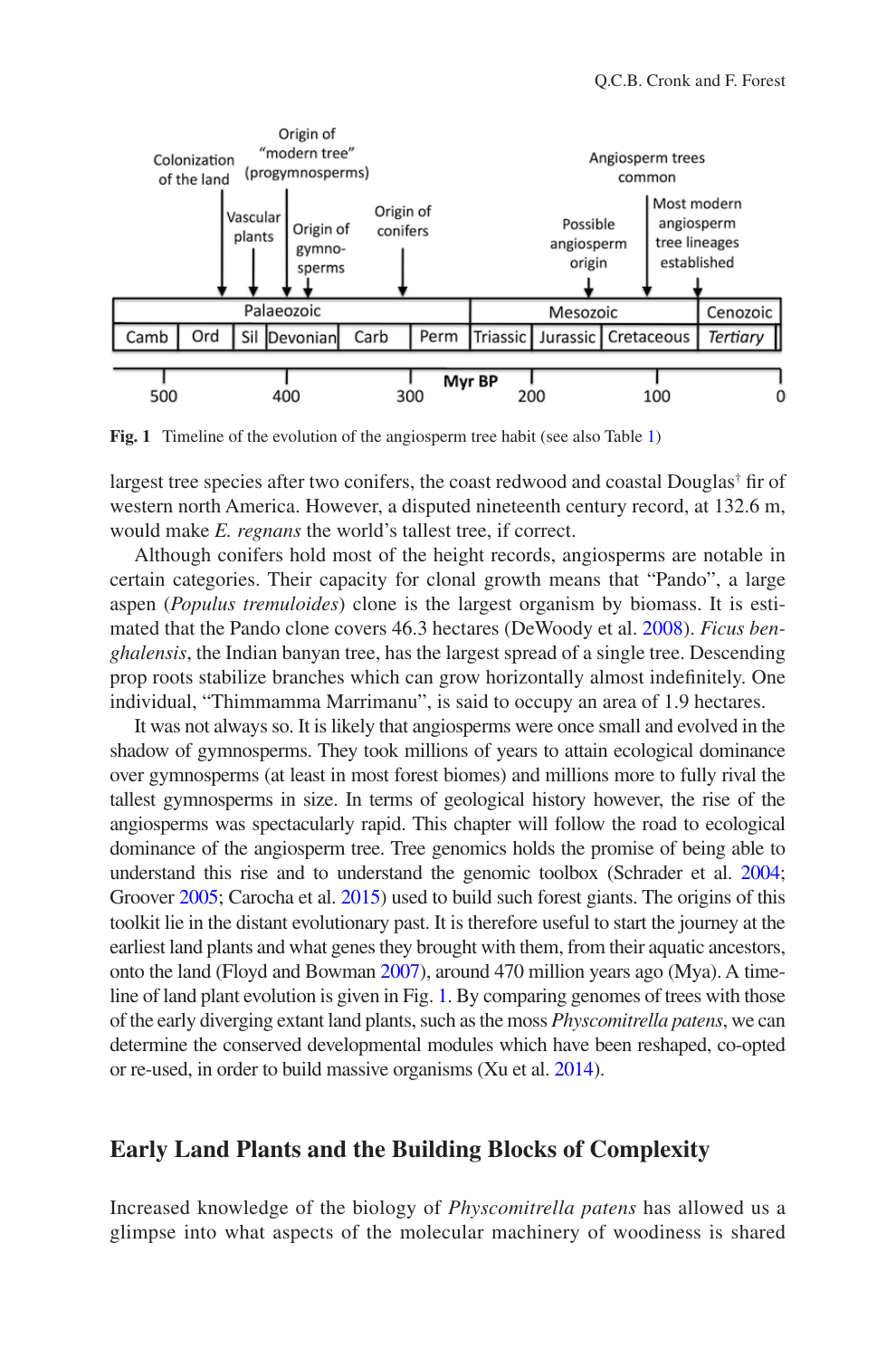with early divergent clades of land plants and may be considered to have involved soon after the colonisation of the land. Three examples can be cited: (1) The KNOX proteins. These are essential for meristems function and are involved in cambial activity (Champagne and Ashton [2001](#page-14-4); Singer and Ashton [2007;](#page-15-2) Sakakibara et al. [2008](#page-15-3)). (2) The NAC transcription factors. These are essential as regulators of xylogenesis (Xu et al. [2014](#page-16-0)). (3) The lignin pathway, including genes like 4CL (Silber et al. [2008;](#page-15-4) Souza et al. [2008\)](#page-16-1). There are many examples of evolution re-using and co-opting existing genes rather than evolving novel genes *de novo*. It is therefore unsurprising that we can find the molecular origins tree-building in distantly related simple plants and infer their presence in the common ancestor of extant land plants.

#### **Vascularization: The Lignin Revolution**

The earliest land plants had no vascular tissue and were unable to transport water for long distances. This constrained their size and ensured dependence on external water: they were ectohydric, with water transport by capillarity along the external surface of the plant.

The endohydric condition (internal water transport) is characteristic of the more robust mosses and therefore predates vascularisation and its precursor. Endohydric mosses can absorb substrate water through basal rhizoids, and are resistant to water loss because of a cuticle-like external layer. In their stems they have well-developed conducting strands or hydroids (Zamski and Trachtenberg [1976\)](#page-16-2). Examples of endohydic mosses include *Polytrichum* spp., and the largest mosses, such as *Dawsonia superba* and *Dendroligotricum dendroides* (Atala and Alfaro [2012\)](#page-13-0). The hydroids together make up a conducting tissue called the hydrome (there is also a phloem-like tissue called leptome). It is debatable whether the hydrome and leptome of mosses are directly homologous to xylem and phloem or whether they represent independent evolution. Nevertheless the early stages of evolution of xylem and phloem must have been equivalent to hydrome and leptome, and therefore we can use those tissues to help us understand vascularisation (Edwards et al. [2003](#page-14-5)). Hydrome is often particularly well-developed in the sporophytes of mosses, which also have stomata. Stomata therefore predate the origin of xylem but their association with hydrome in sporophytes of mosses indicates the likely co-evolution between conducting tissues and stomata (Ligrone et al. [2012](#page-15-5)).

Plants with simple patterns of xylem and phloem (primary vasculature) occur in the fossil record (Table 1) with the appearance of the rhyniophytes (Kenrick and Crane [1991\)](#page-15-6) (leafless herbs, now extinct), lycophytes (microphyllous herbs) and ferns (megaphyllous herbs). The lycophytes and ferns also evolved strategies to form tree-like organisms, which will be discussed later, but these are more akin to giant herbs that true trees.

The tracheid, eventually with its lignified cell wall (Boyce et al. [2003](#page-14-6)), represented a great improvement over the hydroid in terms of water transport and the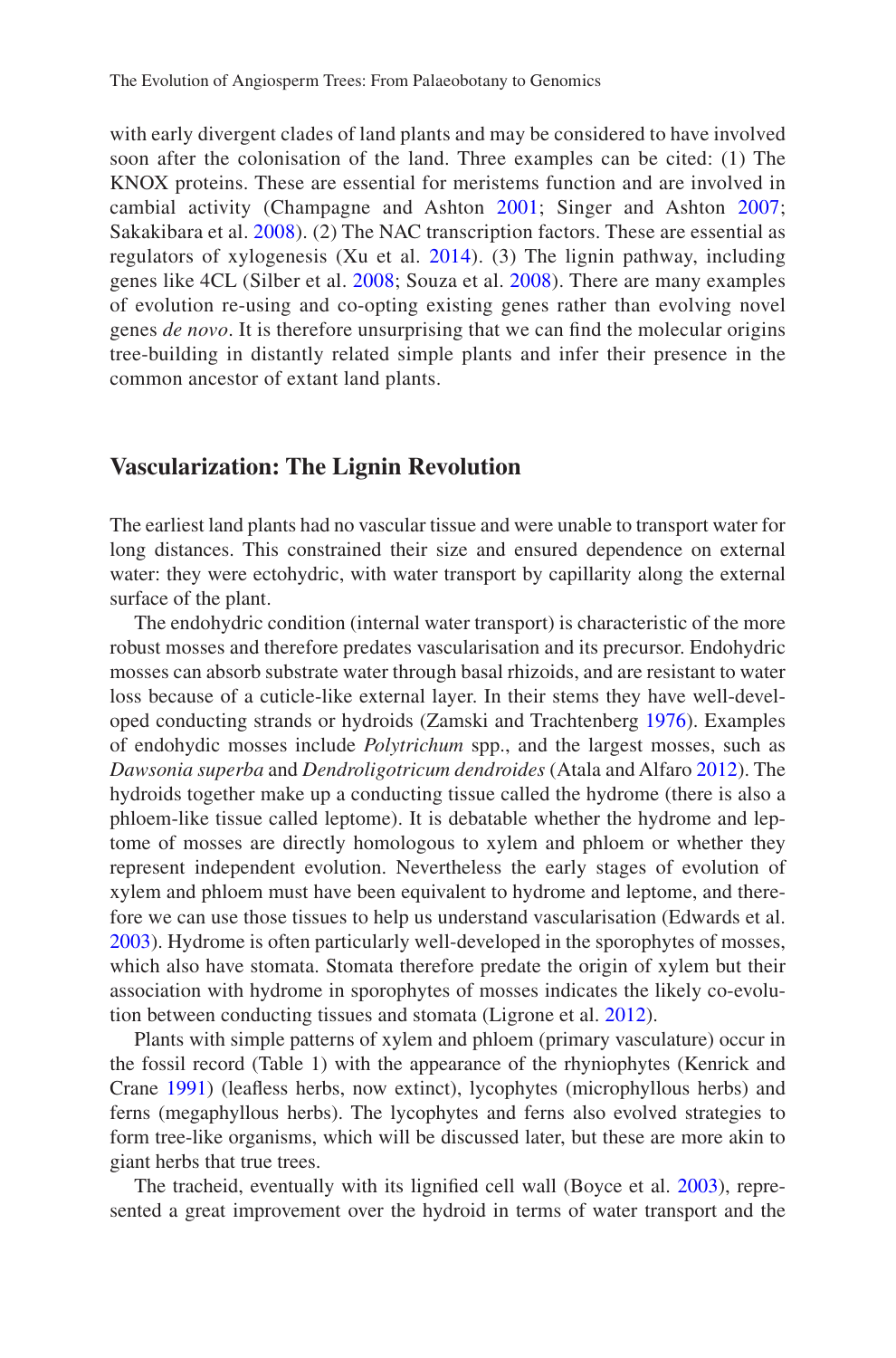existence of xylem (tracheid tissue) permitted water transport over greater distances, thus allowing for greater organismal stature.

The development of primary xylem is a first step in the ontogeny of shoots, even in large extant trees, and there is no reason to suppose that primary vascularization is not fundamentally homologous throughout vascular plants. Unfortunately there are rather few simple vascular plants with completely sequenced genomes. *Selaginella* (a lycophyte) is one (Banks et al. [2011\)](#page-13-1), and there are plans to sequence the model fern, *Ceratopteris richardii* (Veronica Di Stilio, pers. Comm.). Further resources of this sort would be extremely valuable in studying the evolution of vascularisation.

Currently our knowledge of primary vascularisation at the molecular level comes, of course, from *Arabidopsis*. The developmental course involves, first, the differentiation and division of procambial strands (Yang and Wang [2016](#page-16-3)). Second comes differentiation into protoxylem and protophloem and thirdly the formation of metaxylem and metaphloem. Genes involved in these processes are numerous but include HD-ZIP III genes that direct xylem development. Polar auxin transport (PAT) is very important: auxin mediated transcription of MONOPTEROS (MP) leads to the expression of the HD-ZIP gene AtHB8, as well as the PIN1 auxin transporter which maintains MP transcription in a positive feedback loop (Ohashi-Ito and Fukuda [2010](#page-15-7)). A key question is how these gene modules of primary vascular-ization evolved in the early history of life on land (Xu et al. [2014\)](#page-16-0).

#### **Vascular Elaboration: Trees without Woody Trunks**

Woody trunks, as discussed in the next section, are a feature of the progymnosperms, gymnosperms and angiosperms, together forming a single clade the lignophytes. However, tree-like organisms evolved in the lycophytes and ferns, despite less extensive development of secondary vasculature. There are no extant tree-like lycophytes, but in the fossil record of the Carboniferous, *Lepidodendron* and *Sigillaria* grew to tree-like proportions in the coal swamps (Phillips and Dimichele [1992;](#page-15-8) DiMichele and Bateman [1996](#page-14-7)). These tree lycophytes had some secondary xylem, produced from a unifacial, and more or less continuous, cambium. However, this secondary xylem did not occupy the bulk of the stem, but only a small central core. The majority of the stem was parenchymatous with structural rigidity provided by a well-developed outer bark. They could almost be described as "giant herbs", particularly as the arborescent stems were determinate and short lived. The closest living relative to these giant herbs is now the quillwort group, comprising the small aquatic *Isoetes* and its small shrubby relative *Stylites* (Karrfalt and Hunter [1980;](#page-14-8) Larsen and Rydin [2016](#page-15-9)). These extant plants would be an exciting genomic resource for the study of the origin of the tree habit in fossil lycophytes. However, no genomic resources are currently available for quillworts.

The tree habit has also evolved in ferns (monilophytes) and indeed we still have extant examples in tree ferns (Pteridophyta), such as *Dicksonia* and *Cyathea*. These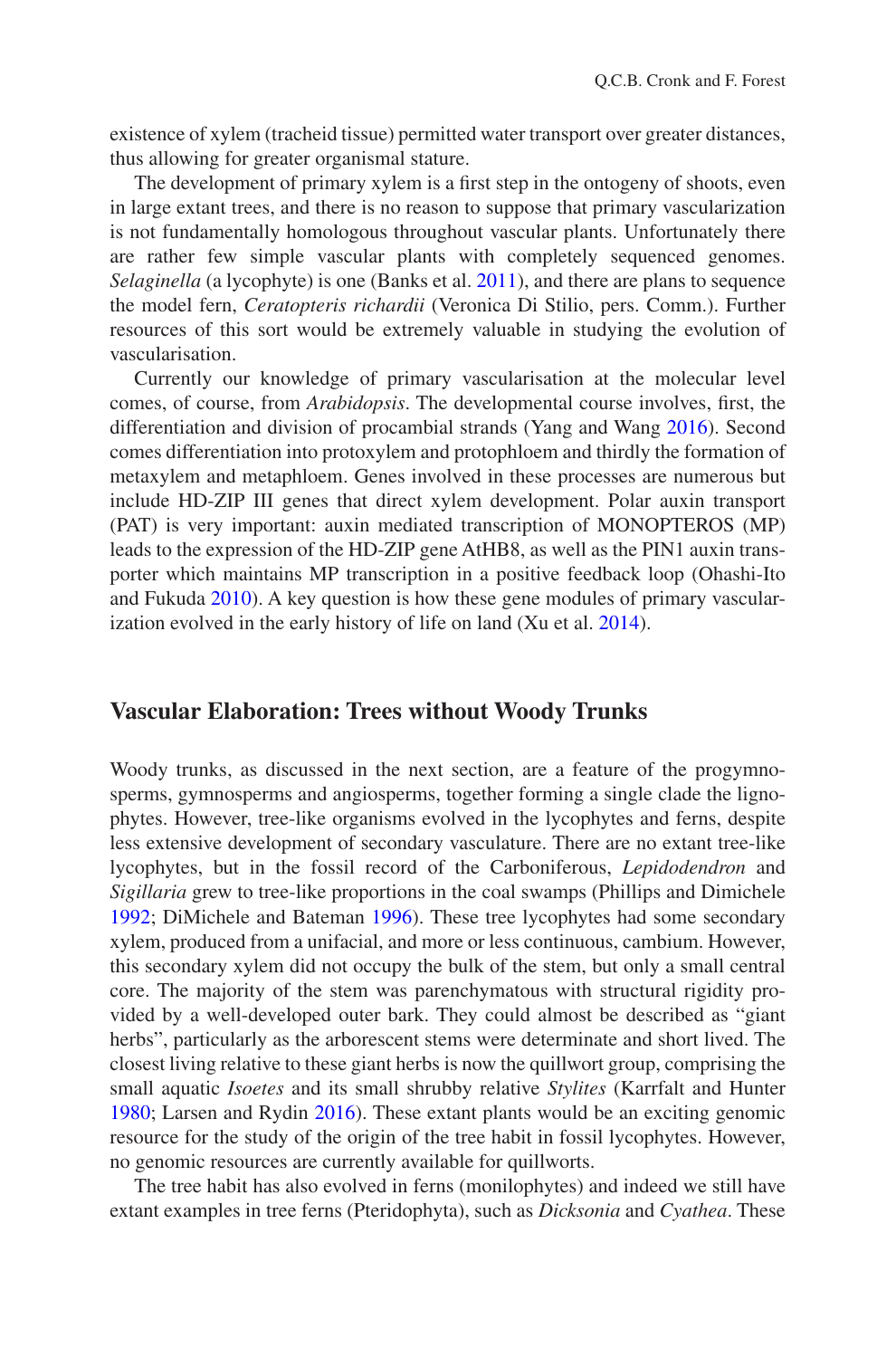can grow several metres high but have no secondary xylem. Instead they have a complex primary vasculature (dictyostele) in a massive, mainly parenchymatous stem. Much of the structural rigidity of the stem comes from a tough outer layer of persistent leaf-bases or adventitious rootlets. These too have the aspect of a "giant herb". An extinct group of free-sporing plants, the Cladoxylales, attained considerable stature (Soria and Meyer-Berthaud [2004\)](#page-16-4). The cladoxylalean *Eospermatopteris* (*Wattieza*) has left Devonian fossils in New York State that are massive trunks from organisms formerly 8 m or more high (Stein et al. [2007\)](#page-16-5). Finally, a rather divergent group of ferns (in the broad sense), the horsetails or sphenophytes, are also represented by large organisms in the fossil record. The arborescent sphenophytes produced a small amount of secondary xylem in their long and narrow stems, which grew many metres high (Rossler and Noll [2006](#page-15-10); Roessler et al. [2012](#page-15-11)). The stems are cylinders of wood around a central pith. This is a different strategy but they are still hard to fit into the modern concept of "tree" and again have something of a resemblance to "giant herbs", particularly as the aerial stems were likely mostly determinate and short-lived.

#### **The Evolution of Woody Trunks: The Progymnosperm Legacy**

The woody trunk or "hyperstele" (massive secondary development of the primary vasculature or stele) evolved first in the progymnosperms. The formation of woody trunks required the extensive production of secondary vascular tissue from a persistent and highly active continuous cambium. This permits massive stems (trunks) that are very largely composed of xylem with little or no pith (although some seed plants do have trunks with extensive pith - see below). The structural strength of such secondarily thickened stems allows for indeterminate growth into very large organisms. This contrasts with the determinate tree-like stems of arborescent lycophytes and horsetails which spring up to considerable heights to reproduce, but might not persist.

The position of the first "modern tree" is generally given to the progymnosperm *Archaeopteris* (Meyer-Berthaud et al. [1999\)](#page-15-12). Progymnosperms do not have seeds but are instead free-sporing, indicating that the woody trunk evolved well before the seed. Progymnosperms appear to have had tracheids with bordered pits (Dannenhoffer and Bonamo [2003\)](#page-14-9). Fossil wood of *Archaeopteris* is commonly referred to in paleontological literature as *Callixylon* (Beck [1960](#page-13-2)) and studies of well preserved *Callixylon* wood shows not only the presence of bordered pits but also of possible torus structures (Beck et al. [1982\)](#page-13-3). If this interpretation is correct, then *Archaeopteris* shows advanced features of conifer wood. Wood features characteristic of conifers therefore predates conifers and even the seed habit.

When gymnosperms appear in the fossil record, they carry forward the massive wood construction of the progymnosperms (Savidge [2008](#page-15-13)). Their generally large size, together with the advantage of the seed, gave rise to ecological success. Millions of years of increasing gymnosperm dominance of the earth eventually left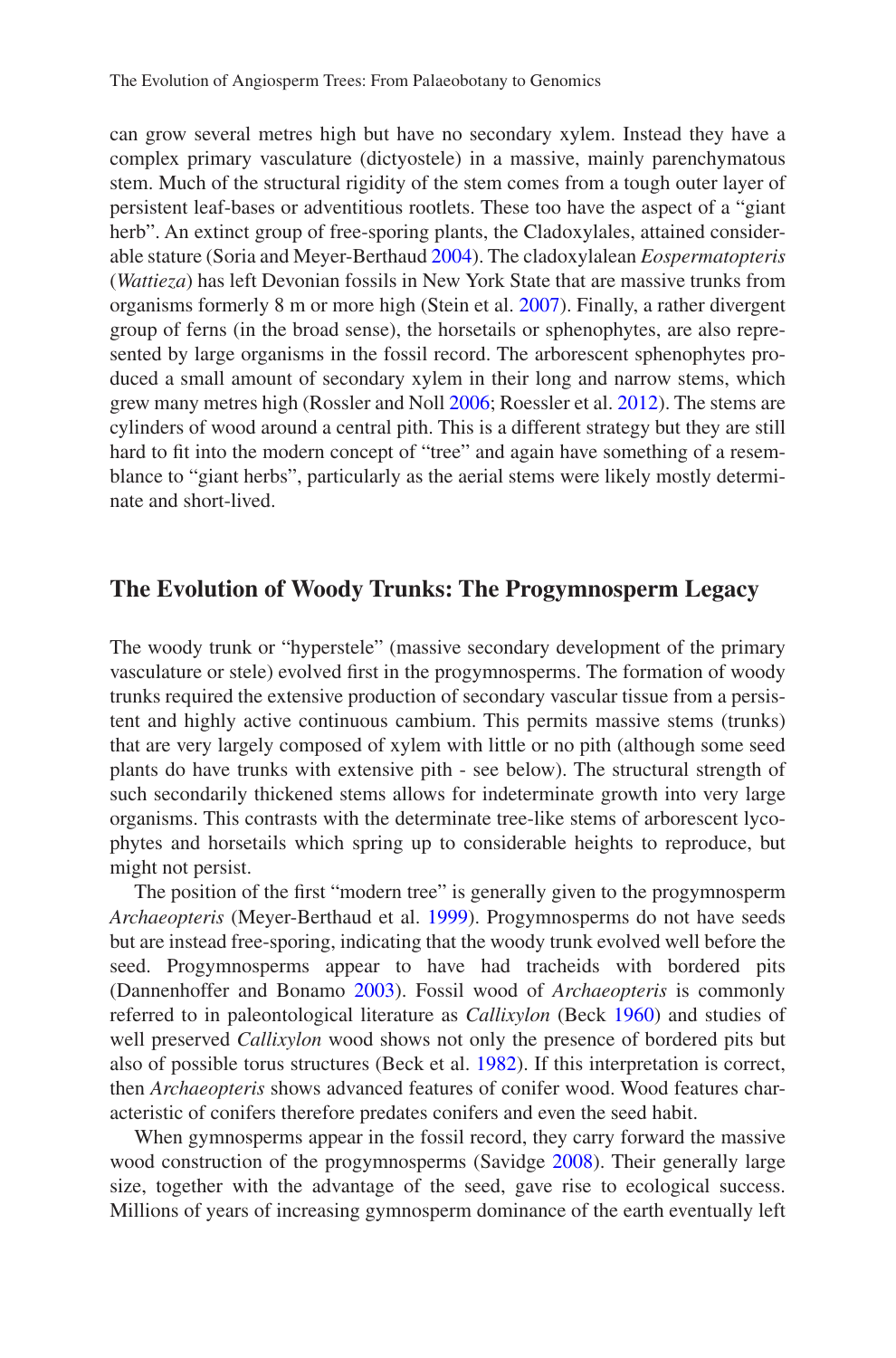only epiphytic, aquatic, marginal or forest understory niches for lycophytes and ferns. However, not all gymnosperms have the massive trunks of conifers. The solid wood and pith-free trunks of conifers is a form of construction termed "pycnoxylic", whereas the trunk of cycads is "manoxylic", with a large pith. *Ginkgo* has a mixed stem anatomy with the short shoots being manoxylic and the long shoots pycnoxylic. The final group of extant gymnosperms, Gnetales, is remarkable for its diverse habits, from lianas to small shrubs, and for the presence of vessels, independently derived from those of angiosperms. This diversity indicates the ability of this lineage to utilize different modes of woodiness in addition to the massive woodiness of conifers.

It is worth noting that this new innovations leading to massive wood partly involve the distribution and number of tracheids and partly changes to functional efficiency the tracheid itself. The basic tracheid building block is little changed from the earliest vascular plants to appear on the land, but some innovations have arisen, such as the bordered pit complete with torus (characteristic of some conifers). Many ferns and lycophytes have undifferentiated pit margins (although bordered pits have been noted in some).

Far more conspicuous, however, is the huge increase in distribution and volume of xylem. The key innovation for this lies in the persistent and continuous cambium. The challenge for genomics and development is therefore in understanding the specification and maintenance of the cambium (Groover and Robischon [2006](#page-14-10)).

#### **Wood Reinvention: The Evolution of Angiospermous Wood**

The first unequivocal angiosperm fossils are pollen grains that first appear in the early Cretaceous (from 135 Mya). At first rare, angiosperm pollen quickly increases in abundance, first in low latitudes, later in higher latitudes. By the end of the Cretaceous the angiosperms were clearly the dominant organisms of the biosphere. The first macrofossil evidence is *Archaefructus* (Sun et al. [2002](#page-16-6)), an aquatic herb from the early Cretaceous (125 Mya). However, molecular dating studies consistently suggest angiosperm origins well before this, usually some time in the Jurassic. The fossil flower *Euanthus* (Liu and Wang [2016\)](#page-15-14), from the late Jurassic (160 Mya) is not universally accepted as an angiosperm. Enigmatic fossils from the Triassic such as the "monocot-like" leaf *Sanmiguelia* and some angiosperm-like triassic fossil pollen (Hochuli and Feist-Burkhardt [2013\)](#page-14-11), hint at an even earlier origin. If angiosperms did originate before the Cretaceous the problem becomes how they remained so rare for so long. Darwin [\(1903](#page-14-12)) recognized this problem when he wrote in a letter in 1875: "the presence of even one true angiosperm in the Lower Chalk [early Cretaceous] makes [one] inclined to conjecture that plant[s] of this great division must have been largely developed in some isolated area, whence owing to geographical changes, they at last succeeded in escaping, and spread quickly over the world" (Darwin and Seward [1903\)](#page-14-12).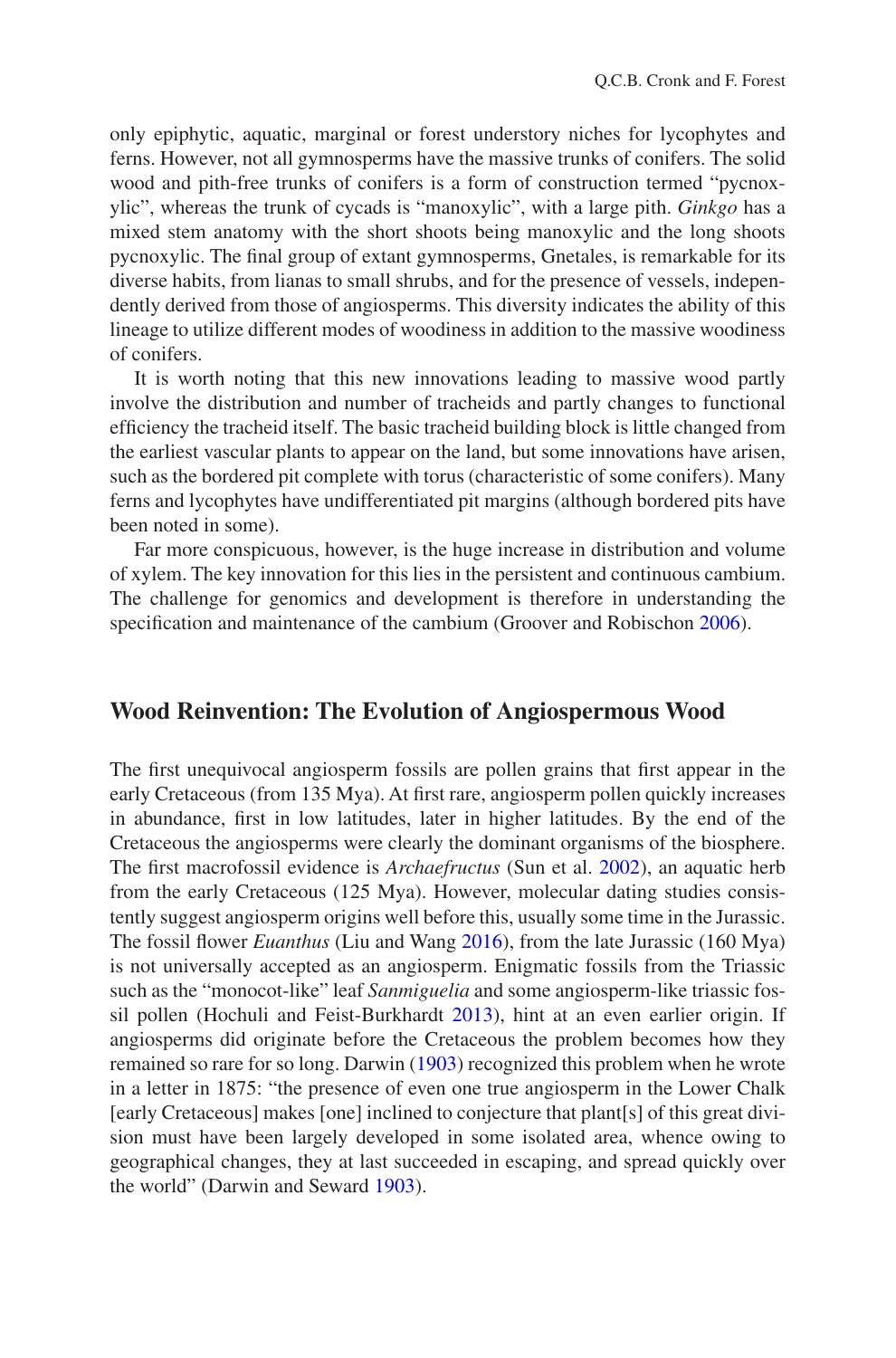Features of the first angiosperm may be looked for by examining the early diverging lineages *Amborella*, Nymphaeales and Austrobaileyales (Table 2). There are two growth forms here: *Amborella* and the Austrobaileyales are generally shrubs or lianas adapted to low light and high soil disturbance in humid tropical forest understory, such as stream banks in tall forest. This model of the early angiosperm is the "dark and disturbed" hypothesis (Feild et al. [2004](#page-14-13)). The Nymphaeales are very different. They are aquatic and adapted to sunny open water. This has led to the suggestion that the early angiosperms might have been aquatic: the "aquatic palaeoherb" hypothesis (Sun et al. [2002](#page-16-6); Feild and Arens [2005\)](#page-14-14).

Either way, there is no evidence that the ancestral angiosperm was a tall forest tree. Interestingly, both *Amborella* and the Austrobaileyales have a seedling phase in which they form multiple scandent shoots from a basal lignotuber (Feild and Arens [2005](#page-14-14)). Sometimes the scandent habit persists as in lianous species of *Schisandra*, *Austrobaileya* and *Trimenia*. This is interesting as the lianous habit is potentially a driver for the evolution of vessels, as may have been the case in *Gnetum* (of which many species are lianous). High hydraulic conductivity per unit area is important in the thin stems of lianas. It should be noted however that lianous species without vessels are known (Feild et al. [2012](#page-14-15)).

Waterlilies (Nymphaeaceae) have large creeping rhizomes that are often perennial. Despite the large size they have no secondary xylem and do not form a vascular cambium (although there may be a cork cambium). Instead the primary vasculature is scattered and the bulk of the rhizome is of aerenchymatous ground tissue.

Whatever specialized niche, whether understory shrub, liana or aquatic herb that early angiosperms occupied, the ecological conditions were apparently permissive to a distinctive "reinvention" of wood: now with vessels and small bordered pits with a homogeneous pit membrane (lacking a torus). Notably, if the ancestral angiosperm was an aquatic herb then woodiness, and even the vascular cambium (if this was ancestrally lost), might have had to be re-evolved.

Whatever the ecological drivers, when angiosperms increased in numbers and stature in the mid-Cretaceous to compete with gymnosperms in the forest canopy, they possessed a remarkable new vesseliferous wood. There are only a few angiosperms with only tracheids (i.e. vessels completely absent). This feature maybe ancestral in *Amborella* but it is an evolutionary reversal elsewhere (Winteraceae in the magnoliids, and *Trochodendron* in the eudicots). As Feild and Arens state: "vessel origin appears to allow for the exploitation over new morphospace of xylem hydraulic design" (Feild and Arens [2005\)](#page-14-14). This new morphospace has been fully exploited in subsequent angiosperm evolution.

A likely further reinvention of wood occurred in the monocot clade, which appears to have diversified from an herbaceous ancestor. The palms are monocots with an anomalous "wood", formed from extended production of fibre-capped vascular bundles distributed throughout the ground tissue. Compared to dicotyledon xylogenesis this seems bizarre and it produces "wood" unlike any other. This is not wood if that is defined as secondary xylem, but if wood is defined more generally as usable lumber then the word applies. Palm wood is functionally very effective, sup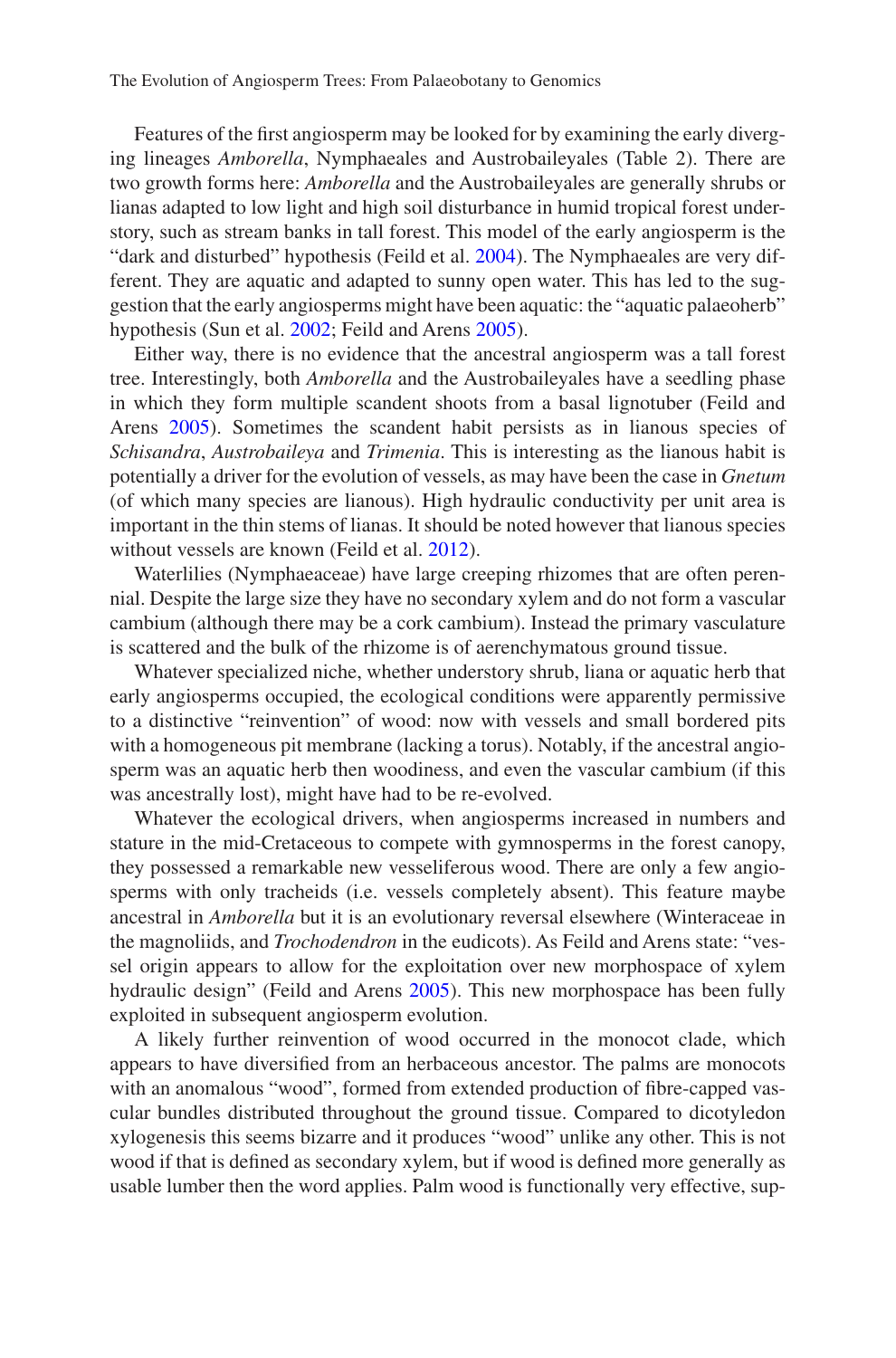porting tall trees (up to 60 m in the case of the wax palm *Ceroxylon quindiuense*) and producing internationally traded and locally important hard tropical lumbers such as "red palm" lumber from *Cocos nucifera* and "black palm" lumber from *Borassus flabellifer*. The trunk is filled with functioning vascular bundles and there is no heartwood of non-functioning vessel elements. Furthermore the absence of a peripheral cambium reduces vulnerability to fire (Tomlinson [2006](#page-16-7)). The recent sequencing of the genomes of oil palm (*Elaeis guinaeensis*) (Singh et al. [2013](#page-15-15)) and date palm (*Phoenix dactylifera*) (Al-Dous et al. [2011](#page-13-4); Al-Mssallem et al. [2013](#page-13-5)) has created opportunities for understanding the distinctive growth of palm trunks at the molecular developmental level.

There are now genomes available or soon-to-be available for several early divergent clades of the angiosperms, notably *Amborella* (Albert et al. [2013\)](#page-13-6). These genomes will be of great significance for comparative work that seeks to elucidate the evolutionary developmental origin of angiosperm wood. Finally, mention should be made of a bizarre rootless aquatic dicot angiosperm, *Ceratophyllum* (Iwamoto et al. [2015\)](#page-14-16), which lacks xylem, even primary xylem. As the xylogenesis pathway has been deleted in this plant, it represents a "natural knockout" experiment, which might one day be attractive to researchers.

#### **Forest Giants: The Origin of Large Angiospermous Trees**

The rapid rise and diversification of the angiosperms during the Cretaceous is well documented from fossil evidence. However much of the early differentiation appears to have been in the form of herbs (Jud [2015](#page-14-17)) and shrubs (Feild and Arens [2005\)](#page-14-14). Fossil angiosperm wood does not appear until the Aptian and Albian (126– 99 Mya) and does not become common until the late Cretaceous (84–65.5 Mya). At the same time, findings of fossil gymnosperm wood fall (Peralta-Medina and Falcon-Lang [2012\)](#page-15-16). Recent fossil flower finds allow the identification of magnoliids as well as early diverging clades of eudicots (Proteales and Buxales) (Doyle [2015](#page-14-18)) By the end of the Cretaceous (65 Mya) the majority of eudicot lineages were well established and the abundance of fossil woods indicate that large eudicots were dominant in forests globally (Tables [3\)](#page-9-0).

The first diverging extant eudicot lineages include many herbaceous and shrubby clades (Bremer et al. [2009](#page-14-19); Group [2016](#page-14-20)). However, the order Proteales includes the plane trees (*Platanus*), which are of large stature. Extinct platanoids (Maslova [2010](#page-15-17)) of various kinds may have been among the first eudicot forest dominants.

The delimitation of the eudicot clades used here (Table [3](#page-9-0)) follows the recent APG classifications (Bremer et al. [2009](#page-14-19); Group [2016\)](#page-14-20). The asterid clade of eudicots includes rather few large trees (although many herbs, as in the predominantly herbaceous family Asteraceae). *Gmelina* and *Tectona* (teak) in the mint family Lamiaceae are notable exceptions. By contrast, the rosid clade (containing about a quarter of flowering plants) contains the majority of large trees on the planet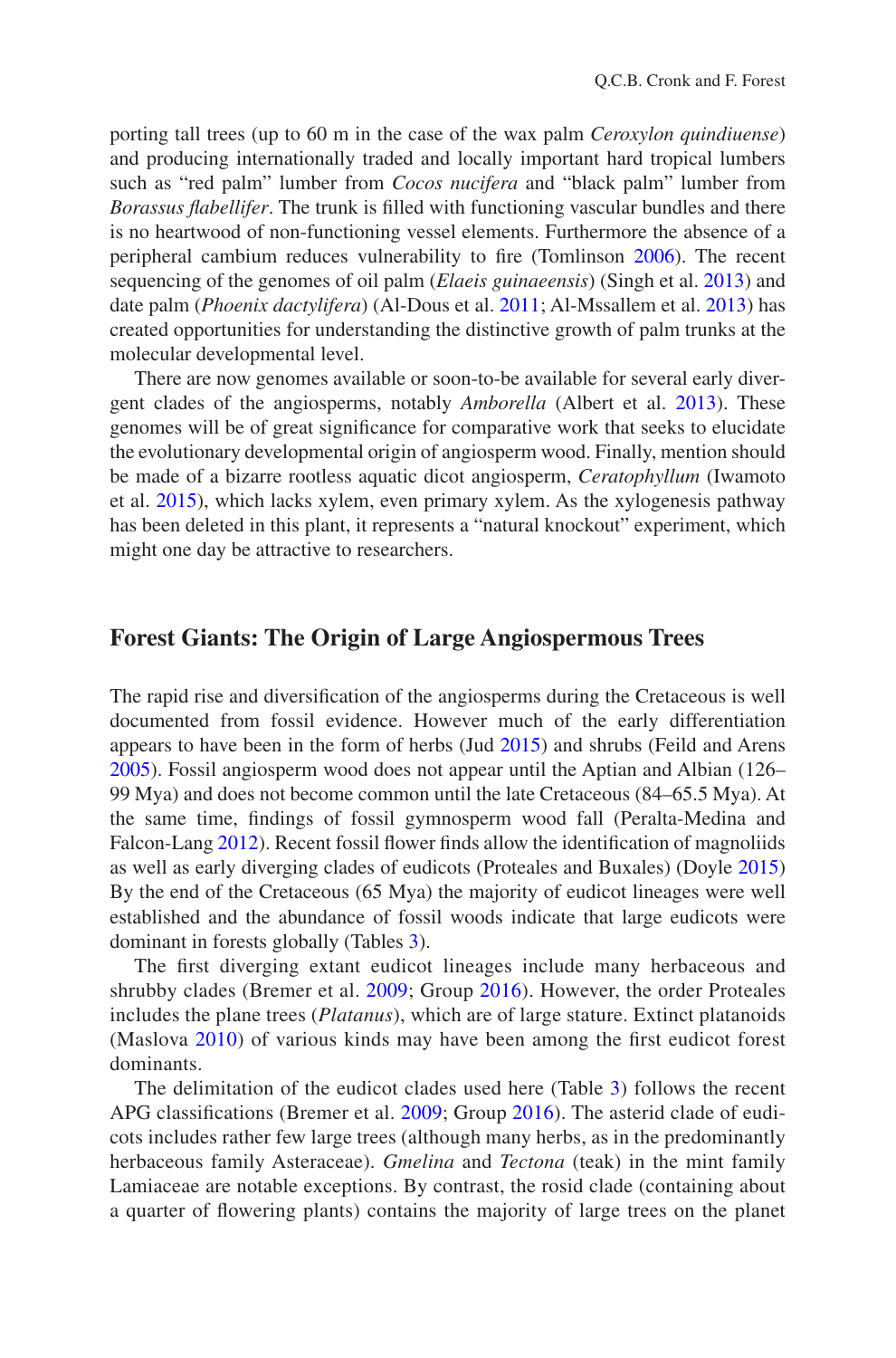|                                         | Origin                                 |                                                                                                                                                                                                                                                                                 |
|-----------------------------------------|----------------------------------------|---------------------------------------------------------------------------------------------------------------------------------------------------------------------------------------------------------------------------------------------------------------------------------|
| Name                                    | (approx.)                              | <b>Notes</b>                                                                                                                                                                                                                                                                    |
| Liverworts<br>(marchantiophytes)        | Mid-<br>Ordovician<br>$(470$ Mya $)$   | Earliest land plants (mid-Ordovician) are<br>probably referable here; or at least were similar<br>in form to modern marchantiophytes                                                                                                                                            |
| Mosses (bryophytes)                     | ? Silurian<br>(c. 440 Mya)             | Fossil record poor                                                                                                                                                                                                                                                              |
| <b>Hornworts</b><br>(anthocerotophytes) | ? Silurian<br>(c. 435 Mya)             | Fossil record poor                                                                                                                                                                                                                                                              |
| Rhyniophytes (extinct)                  | Mid-Silurian<br>$(430 \text{ Mya})$    | The early vascular plant, the rhyniophyte<br>Cooksonia is first known from fossils in<br>Ireland (Edwards and Feehan 1980).                                                                                                                                                     |
| Lycophytes                              | Late Silurian<br>$(420 \text{ Mya})$   | The first fossil evidence is the relatively small<br>lycophyte Baragwanathia from Australia                                                                                                                                                                                     |
| Ferns (monilophytes)                    | Likely late<br>Silurian (420<br>Mya)   | The earliest fern (in the broad sense) fossil is<br>generally considered to be the mid-Devonian<br>(c. 390 Mya) <i>Ibyka</i> . (possibly representing a<br>lineage ancestral to sphenopsids) However the<br>fern and lycophyte lineages are likely to have<br>split before this |
| Progymnosperms (extinct)                | Mid Devonian<br>$(c. 400 \text{ Mya})$ | The mid-Devonian Aneurophytales are the first<br>exemplars. The first "modern tree",<br><i>Archaeopteris</i> , first appears in the upper<br>Devonian (380 Mya)                                                                                                                 |
| Gymnosperms                             | Late Devonian<br>$(385 \text{ Mya})$   | The first gymnosperms are not referable to any<br>extant groups. The first members of extant<br>groups, such as the first putative conifers, arose<br>in the late Carboniferous (310 Mya)                                                                                       |
| Angiosperms                             | Possibly late<br>Jurassic (160<br>Mya) | Unequivocal angiosperm pollen first appears in<br>the early Cretaceous (from 135 Mya). The<br>fossil flower Euanthus (Liu and Wang 2016), if<br>accepted as angiospermous, pushes the origin<br>back at least to the late Jurassic (160 Mya)                                    |

<span id="page-8-0"></span>**Table 1** Some major plant lineages mentioned in text

|  |  |  | <b>Table 2</b> Characters of the major clades of angiosperms |
|--|--|--|--------------------------------------------------------------|
|  |  |  |                                                              |

| Clade            | Life form                           | Xylem characters                                                                                                  |
|------------------|-------------------------------------|-------------------------------------------------------------------------------------------------------------------|
| Amborella        | Shrub                               | Extensive bifacial vascular cambium, tracheids only                                                               |
| Nymphaeales      | Aquatic herbs                       | Primary xylem only, vessels                                                                                       |
| Austrobaileyales | Shrubs, lianas                      | Extensive bifacial vascular cambium, vessels                                                                      |
| Magnoliids       | Shrubs, trees,<br>lianas, herbs     | Extensive bifacial vascular cambium, vessels (but)<br>tracheids in Winteraceae)                                   |
| <b>Monocots</b>  | Herbs (rarely<br>trees, e.g. palms) | Primary xylem only (but sometimes with anomalous<br>secondary xylogenesis, e.g. palms), vessels                   |
| <b>Eudicots</b>  | Herbs, shrubs,<br>lianas, trees     | Extensive bifacial vascular cambium, vessels (but)<br>tracheids in <i>Trochodendron</i> and <i>Tetracentron</i> ) |

In addition the Chloranthaceae (a small clade of tropical shrubs of uncertain placement but near magnoliids) has characters of magnoliids. *Ceratophyllum*, an anomalous aquatic genus, has no vasculature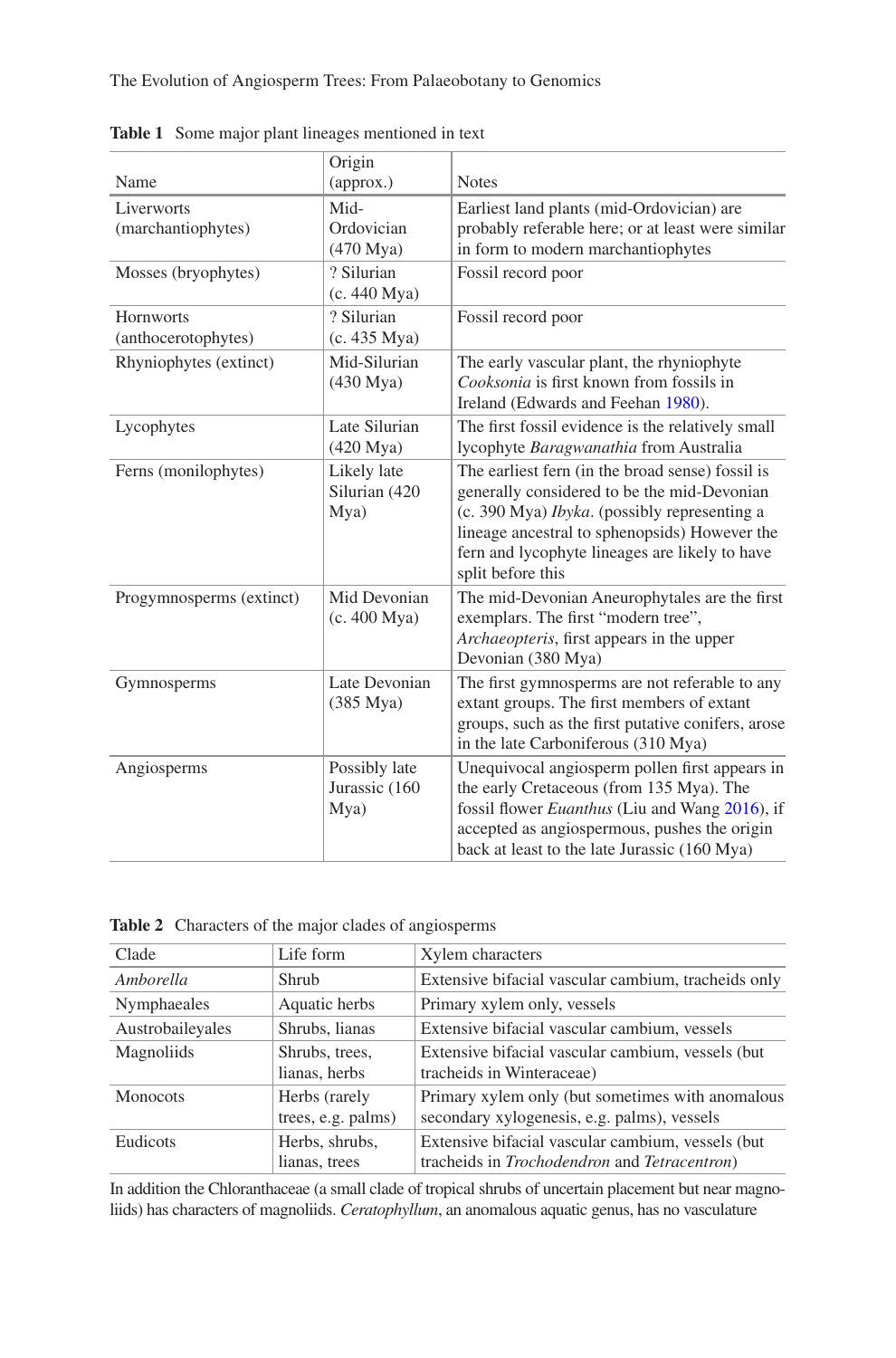|                     | Approx. date of origin of |                                          |
|---------------------|---------------------------|------------------------------------------|
| Group               | extant group              | Tree examples                            |
| Basal eudicots      | 132.5–112.9               | <i>Platanus</i> (Platanaceae)            |
| Asterids            | 87.5                      | Tectona (Lamiaceae)                      |
| Rosids              | 108.7                     |                                          |
| Rosid (fabid clade) | 98.5                      | Quercus (Fagaceae), Populus (Salicaceae) |
| Rosid (malvid       | 100.5                     | Eucalyptus (Myrtaceae), Acer             |
| clade)              |                           | (Sapindaceae)                            |

<span id="page-9-0"></span>**Table 3** Major clades of Eudicots

Dates follow recent fossil-calibrated molecular dating studies (Magallon et al. [2013,](#page-15-19) [2015\)](#page-15-20)

(Wang et al. [2009](#page-16-8)). It may be divided into two groups: the fabids (the richest clade of large angiosperm trees) and the malvids. The fabids include poplar and oak among many other timbers, while the malvids contain eucalyptus and maple (see Table [4\)](#page-10-0). The fabid order Malpighiales (the order that includes the largely tropical families Salicaceae and Euphorbiaceae) has diversified strongly as small trees in the tropical forest understory (Davis et al. [2005](#page-14-22)). The initial diversification of this clade (estimated in the mid-Cretaceous) has therefore been taken as a marker of the closure of the canopy of a newly angiosperm-dominated wet tropical forest (Davis et al. [2005\)](#page-14-22).

The distribution of large timber trees is far from random. Figure [2](#page-12-0) shows all the families of flowering plants with at least one species of commercial timber (Mark et al. [2014](#page-15-18)) mapped on (inner circle). The outer circle shows the distribution of the most important timber families (i.e. reported as having at least three major timber species). The concentration in the rosid clade can be readily seen (see legend to Fig. [2\)](#page-12-0).

The evolution of the rosid clade enabled the dominance of angiosperms in forest ecosystems. Within the rosids, the tree morphospace has been extensively explored over the last 100 million years. The range of tree architecture and growth characteristics is staggering: from fat trunks like baobabs (*Adansonia*) to the slender growth of *Trema*; from the huge leaves of *Cecropia* to the small sclerophyllous leaves of *Myrtus*; from slow-growing oaks to fast growing poplars. The multitude of strategies in pursuit of size make angiosperm trees very promising subjects for comparative study.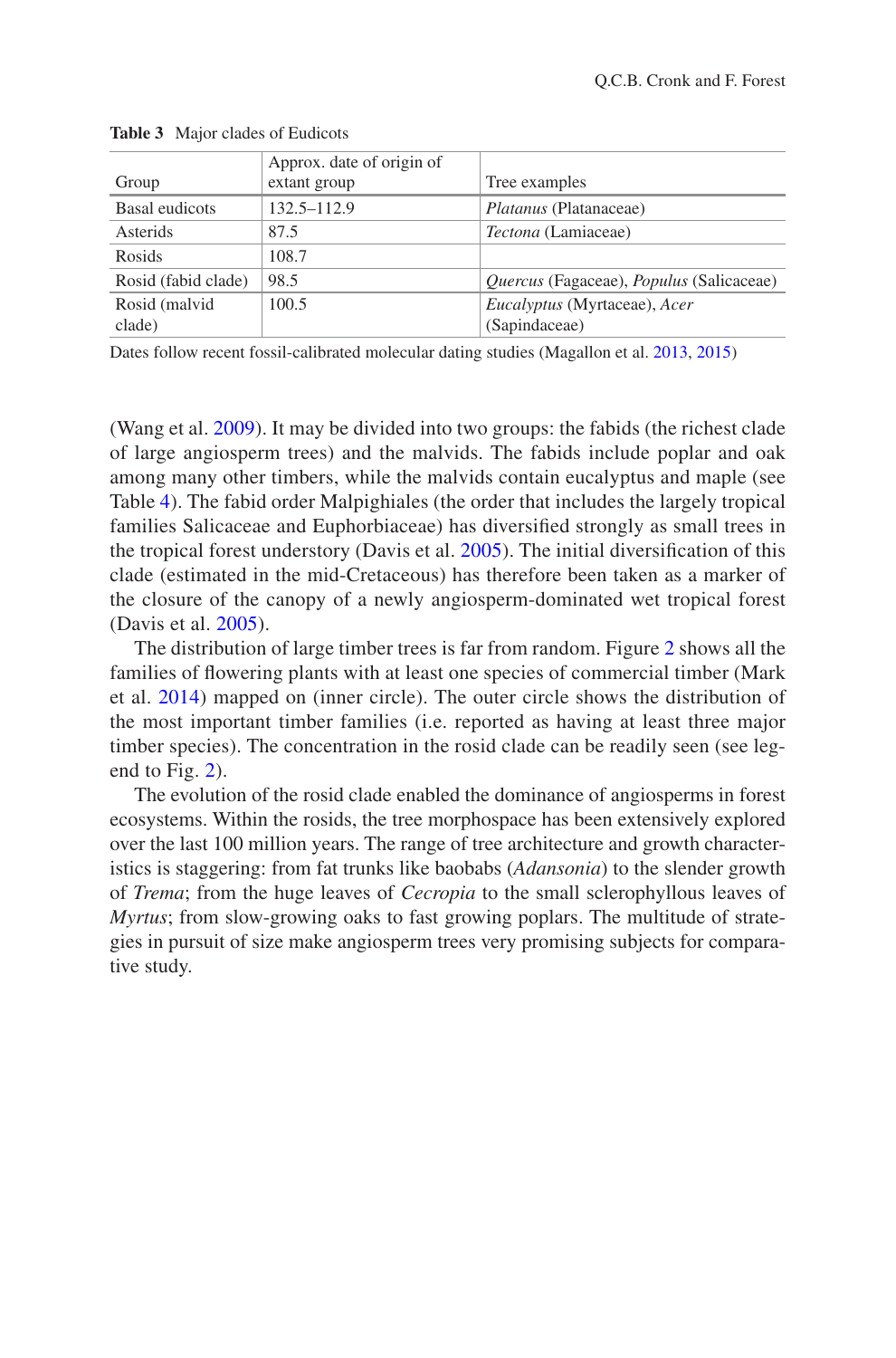|                  | family with<br>species in<br>No.of |               |           |           | Example genera (genera with temperate     |
|------------------|------------------------------------|---------------|-----------|-----------|-------------------------------------------|
| Family           | >5 sources                         | Order         | Group     | Sub-group | species in bold)                          |
| Leguminosae      | 89                                 | Fabales       | Rosidae   | Fabidae   | Millettia, Dalbergia, Hymenaea            |
| Fagaceae         | $\overline{c}$                     | Fagales       | Rosidae   | Fabidae   | Castanea, Fagus, Quercus                  |
| Moraceae         | Ó                                  | Rosales       | Rosidae   | Fabidae   | Bagassa, Milicia, Antiaris                |
| Betulaceae       | $\infty$                           | Fagales       | Rosidae   | Fabidae   | Alnus, Betula, Carpinus                   |
| Juglandaceae     | Γ                                  | Fagales       | Rosidae   | Fabidae   | Juglans, Carya, Engelhardia               |
| JImaceae         | $\circ$                            | Rosales       | Rosidae   | Fabidae   | Ulmus, Phyllostylon, Zelkova              |
| Salicaceae       | 5                                  | Malpighiales  | Rosidae   | Fabidae   | Populus, Casearia, Salix                  |
| Clusiaceae       | 4                                  | Malpighiales  | Rosidae   | Fabidae   | Calophyllum, Symphonia, Garcinia          |
| Zygophyllaceae   | 4                                  | Zygophyllales | Rosidae   | Fabidae   | Guiaicum, Bulnesia                        |
| Euphorbiaceae    | 3                                  | Malpighiales  | Rosidae   | Fabidae   | Hevea, Endospermum, Hura                  |
| Irvingiaceae     | 3                                  | Malpighiales  | Rosidae   | Fabidae   | Irvingia, Klainedoxa                      |
| Rosaceae         | 3                                  | Rosales       | Rosidae   | Fabidae   | Prunus, Malus, Pyrus                      |
| Meliaceae        | 23                                 | Sapindales    | Rosidae   | Malvidae  | Swietenia, Entandrophragma, Khaya         |
| Dipterocarpaceae | $\overline{17}$                    | Malvales      | Rosidae   | Malvidae  | Shorea, Dipterocarpus, Dryobalanops       |
| Malvaceae        | 16                                 | Malvales      | Rosidae   | Malvidae  | Ochroma, Tarrietia, Triplochiton, Ceiba   |
| Anacardiaceae    | 0                                  | Sapindales    | Rosidae   | Malvidae  | Mangifera, Astronium, Campnosperma        |
| Myrtaceae        | ┌                                  | Myrtales      | Rosidae   | Malvidae  | Eucalyptus, Melaleuca                     |
| Sapindaceae      | ┍                                  | Sapindales    | Rosidae   | Malvidae  | Acer, Aesculus, Allophylus                |
| Combretaceae     | 4                                  | Myrtales      | Rosidae   | Malvidae  | Terminalia                                |
| Rutaceae         | S                                  | Sapindales    | Rosidae   | Malvidae  | Euxylophora, Balfourodendron, Chloroxylon |
| Vochysiaceae     | S                                  | Myrtales      | Rosidae   | Malvidae  | Erisma, Qualea                            |
| Sapotaceae       | ⊝                                  | Ericales      | Asteridae |           | Tieghemella, Manilkara, Baillonella       |
|                  |                                    |               |           |           | (continued)                               |

<span id="page-10-0"></span>Table 4 Important timber families **Table 4** Important timber families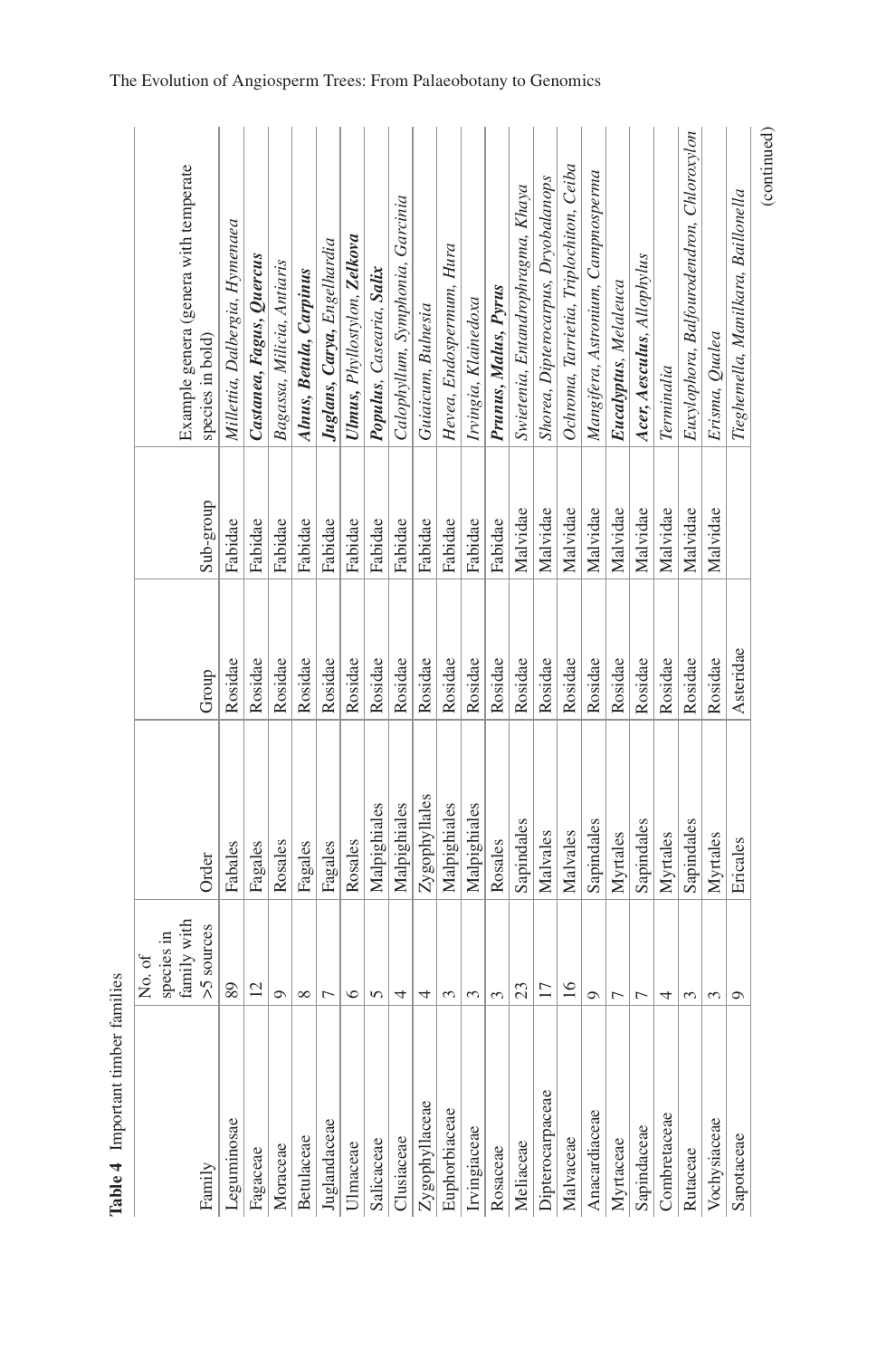| ì |  |
|---|--|
|   |  |

|                                                                                                                              | No. of      |             |           |           |                                        |
|------------------------------------------------------------------------------------------------------------------------------|-------------|-------------|-----------|-----------|----------------------------------------|
|                                                                                                                              | species in  |             |           |           |                                        |
|                                                                                                                              | family with |             |           |           | Example genera (genera with temperate  |
| Family                                                                                                                       | >5 sources  | Order       | Group     | Sub-group | species in bold)                       |
| Rubiaceae                                                                                                                    |             | Gentianales | Asteridae |           | Fleroya, Nauclea, Neolamarckia         |
| Apocynaceae                                                                                                                  |             | Gentianales | Asteridae |           | Dyera, Aspidosperma, Gonioma           |
| Bignoniaceae                                                                                                                 |             | Lamiales    | Asteridae |           | Handroanthus, Jacaranda, Rose odendron |
| Ebenaceae                                                                                                                    |             | Ericales    | Asteridae |           | Diospyros                              |
| Dleaceae                                                                                                                     |             | Lamiales    | Asteridae |           | Fraxinus                               |
| amiaceae                                                                                                                     |             | Lamiales    | Asteridae |           | Tectona, Gmelina, Vitex                |
| ecythidaceae                                                                                                                 |             | Ericales    | Asteridae |           | Bertholletia, Cariniana, Couratari     |
| <b>J</b> acaceae                                                                                                             |             | Santalales  | Asteridae |           | Scorodocarpus, Minquartia, Ongokea     |
| -auraceae                                                                                                                    |             | Laurales    | Magnoliid |           | Chlorocardium, Ocotea, Eusideroxylon   |
| Myristicaceae                                                                                                                |             | Magnoliales | Magnoliid |           | Pycnanthus, Virola, Staudtia           |
| Eamilies with at least three examples of well-known timbers (i.e. mentioned in at least five sources in Mark et al. $2014$ ) |             |             |           |           |                                        |

Families with at least three examples of well-known timbers (i.e. mentioned in at least five sources in Mark et al. [2014\)](#page-15-18)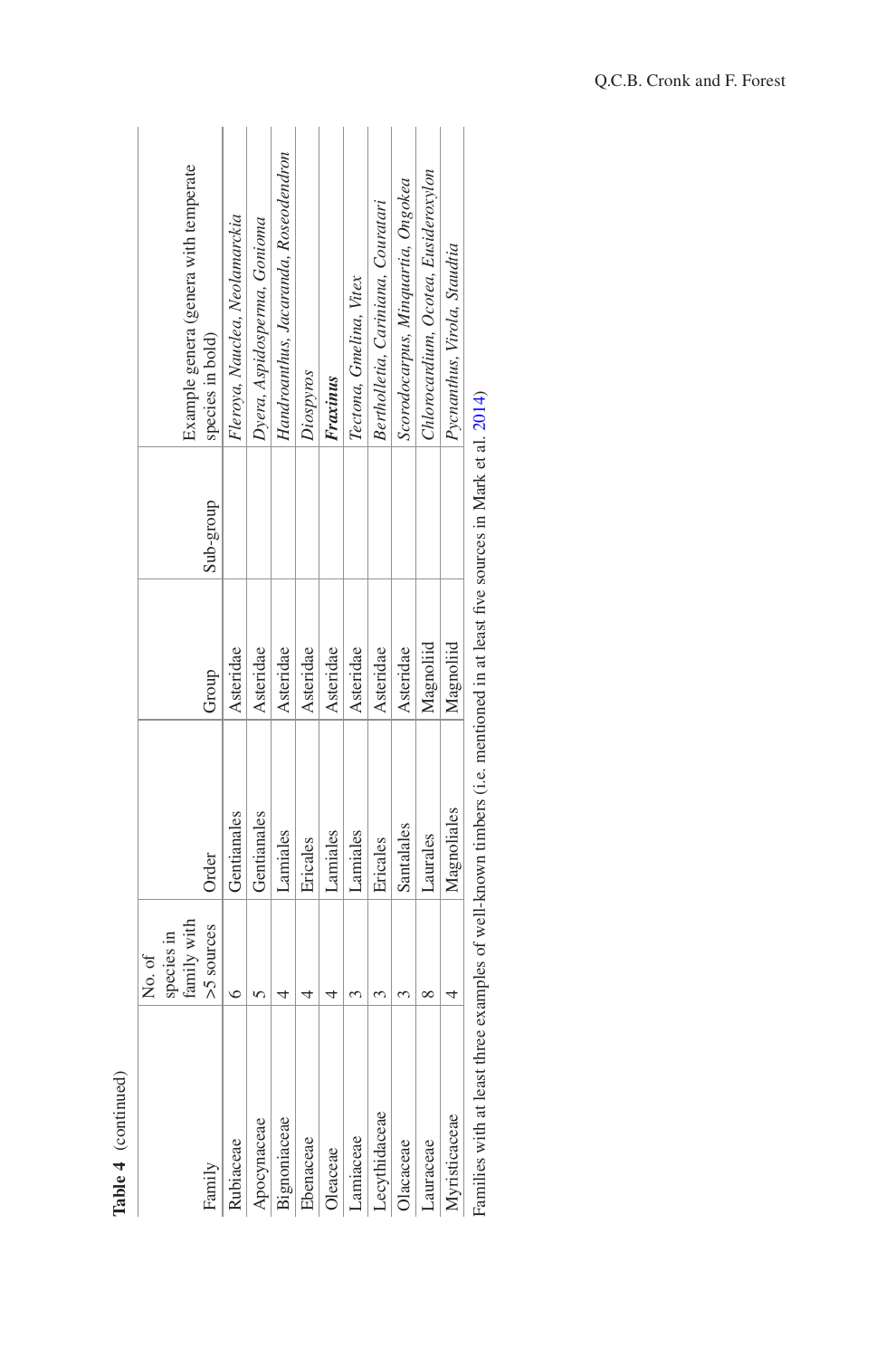The Evolution of Angiosperm Trees: From Palaeobotany to Genomics

<span id="page-12-0"></span>

**Fig. 2** Phylogenetic distribution of traded timber. Phylogenetic tree of the angiosperms (Qian and Zhang [2014\)](#page-15-21) with inner ring (*red*) shows families with at least one species used as timber in trade according to a standard list (Mark et al. [2014](#page-15-18)). Timber species are defined as species reported as having traded timber by two or more of 17 sources. The outer ring shows important timber families (families with at least three timber species reported by five or more sources) in *blue*. The top six families in terms of number of species used as timber are indicated. Note that there are very few timber species in early divergent angiosperms and monocots. Asterids too have relatively few timber bearing families. Most timber species are in the Rosid clade

**Acknowledgements** We thank Drs. Wm. Stein, Richard Bateman and Paula Rudall for helpful discussion and advice. Work in the laboratory of QC is funded by Natural Sciences and Engineering Research Council of Canada (NSERC) Discovery Grants Program (grant no. RGPIN-2014-05820).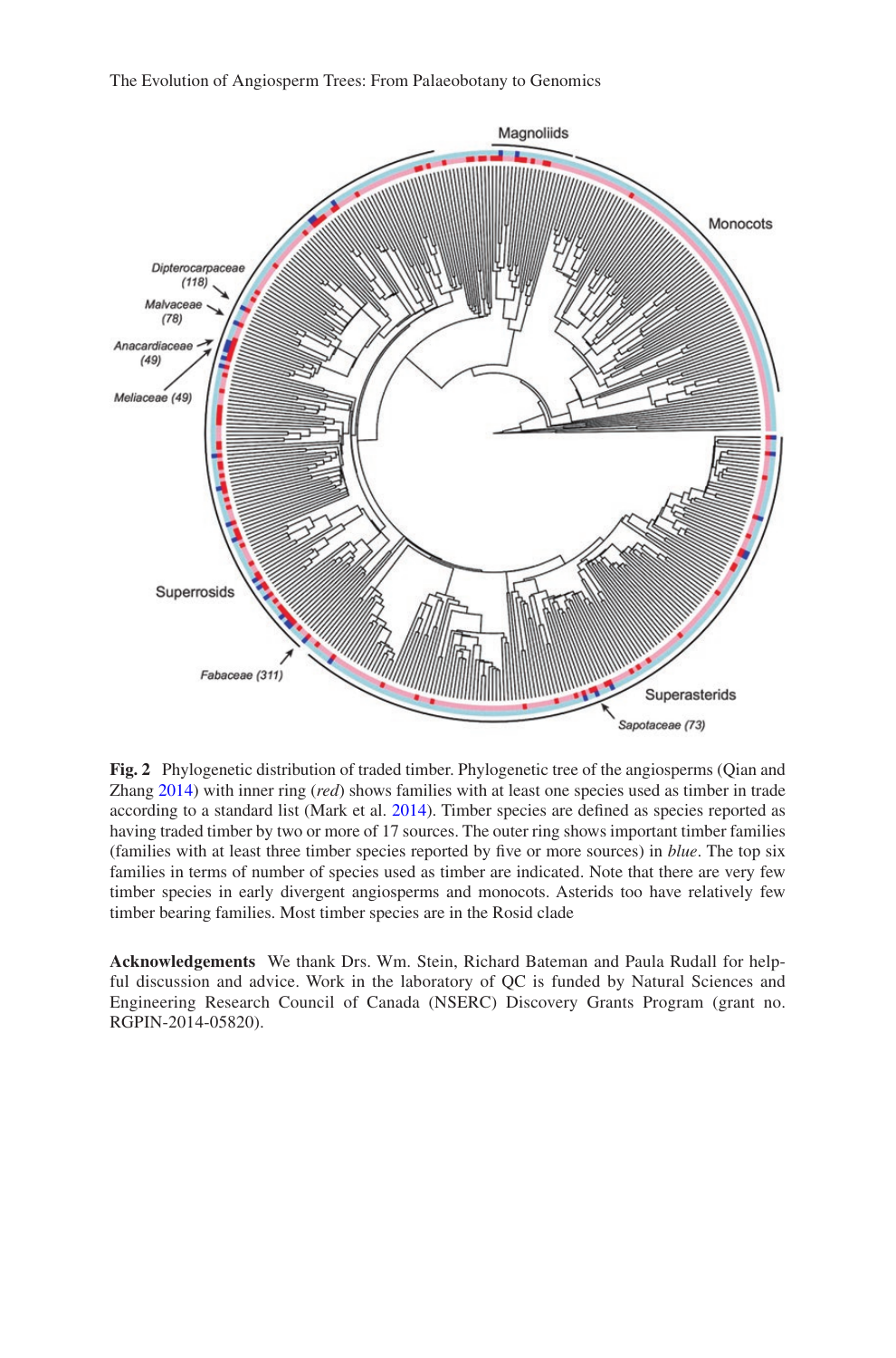#### **References**

- <span id="page-13-4"></span>Al-Dous EK, George B, Al-Mahmoud ME, Al-Jaber MY, Wang H, Salameh YM, Al-Azwani EK, Chaluvadi S, Pontaroli AC, DeBarry J, Arondel V, Ohlrogge J, Saie IJ, Suliman-Elmeer KM, Bennetzen JL, Kruegger RR, Malek JA. De novo genome sequencing and comparative genomics of date palm (Phoenix dactylifera). Nat Biotechnol. 2011;29:521–U584.
- <span id="page-13-5"></span>Al-Mssallem IS, Hu S, Zhang X, Lin Q, Liu W, Tan J, Yu X, Liu J, Pan L, Zhang T, Yin Y, Xin C, Wu H, Zhang G, Abdullah MMB, Huang D, Fang Y, Alnakhli YO, Jia S, Yin A, Alhuzimi EM, Alsaihati BA, Al-Owayyed SA, Zhao D, Zhang S, Al-Otaibi NA, Sun G, Majrashi MA, Li F, Tala J, Wang Q, Yun N, Alnassar A, Wang L, Yang M, Al-Jelaify RF, Liu K, Gao S, Chen K, Alkhaldi SR, Liu G, Zhang M, Guo H, Yu J. Genome sequence of the date palm (Phoenix dactylifera). Nat Commun. 2013;4:2274.
- <span id="page-13-6"></span>Albert VA, Barbazuk WB, dePamphilis CW, Der JP, Leebens-Mack J, Ma H, Palmer JD, Rounsley S, Sankoff D, Schuster SC, Soltis DE, Soltis PS, Wessler SR, Wing RA, Albert VA, Ammiraju JSS, Barbazuk WB, Chamala S, Chanderbali AS, dePamphilis CW, Der JP, Determann R, Leebens-Mack J, Ma H, Ralph P, Rounsley S, Schuster SC, Soltis DE, Soltis PS, Talag J, Tomsho L, Walts B, Wanke S, Wing RA, Albert VA, Barbazuk WB, Chamala S, Chanderbali AS, Chang T-H, Determann R, Lan T, Soltis DE, Soltis PS, Arikit S, Axtell MJ, Ayyampalayam S, Barbazuk WB, Burnette III JM, Chamala S, De Paoli E, dePamphilis CW, Der JP, Estill JC, Farrell NP, Harkess A, Jiao Y, Leebens-Mack J, Liu K, Mei W, Meyers BC, Shahid S, Wafula E, Walts B, Wessler SR, Zhai J, Zhang X, Albert VA, Carretero-Paulet L, dePamphilis CW, Der JP, Jiao Y, Leebens-Mack J, Lyons E, Sankoff D, Tang H, Wafula E, Zheng C, Albert VA, Altman NS, Barbazuk WB, Carretero-Paulet L, dePamphilis CW, Der JP, Estill JC, Jiao Y, Leebens-Mack J, Liu K, Mei W, Wafula E, Altman NS, Arikit S, Axtell MJ, Chamala S, Chanderbali AS, Chen F, Chen J-Q, Chiang V, De Paoli E, dePamphilis CW, Der JP, Determann R, Fogliani B, Guo C, Harholt J, Harkess A, Job C, Job D, Kim S, Kong H, Leebens-Mack J, Li G, Li L, Liu J, Ma H, Meyers BC, Park J, Qi X, Rajjou L, Burtet-Sarramegna V, Sederoff R, Shahid S, Soltis DE, Soltis PS, Sun Y-H, Ulvskov P, Villegente M, Xue J-Y, Yeh T-F, Yu X, Zhai J, Acosta JJ, Albert VA, Barbazuk WB, Bruenn RA, Chamala S, de Kochko A, dePamphilis CW, Der JP, Herrera-Estrella LR, Ibarra-Laclette E, Kirst M, Leebens-Mack J, Pissis SP, Poncet V, Schuster SC, Soltis DE, Soltis PS, Tomsho L, Amborella Genome P. The Amborella Genome and the Evolution of Flowering Plants. Science. 2013;342:1467.
- <span id="page-13-0"></span>Atala C, Alfaro JF. Vascular architecture of the dendroid antipodean moss Dendroligotrichum dendroides (Brid. ex Hedw.) Broth. (Polytrichaceae). J Bryology. 2012;34:277–80.
- <span id="page-13-1"></span>Banks JA, Nishiyama T, Hasebe M, Bowman JL, Gribskov M, dePamphilis C, Albert VA, Aono N, Aoyama T, Ambrose BA, Ashton NW, Axtell MJ, Barker E, Barker MS, Bennetzen JL, Bonawitz ND, Chapple C, Cheng C, Correa LGG, Dacre M, DeBarry J, Dreyer I, Elias M, Engstrom EM, Estelle M, Feng L, Finet C, Floyd SK, Frommer WB, Fujita T, Gramzow L, Gutensohn M, Harholt J, Hattori M, Heyl A, Hirai T, Hiwatashi Y, Ishikawa M, Iwata M, Karol KG, Koehler B, Kolukisaoglu U, Kubo M, Kurata T, Lalonde S, Li K, Li Y, Litt A, Lyons E, Manning G, Maruyama T, Michael TP, Mikami K, Miyazaki S, Morinaga S-i, Murata T, Mueller-Roeber B, Nelson DR, Obara M, Oguri Y, Olmstead RG, Onodera N, Petersen BL, Pils B, Prigge M, Rensing SA, Mauricio Riano-Pachon D, Roberts AW, Sato Y, Scheller HV, Schulz B, Schulz C, Shakirov EV, Shibagaki N, Shinohara N, Shippen DE, Sorensen I, Sotooka R, Sugimoto N, Sugita M, Sumikawa N, Tanurdzic M, Theissen G, Ulvskov P, Wakazuki S, Weng J-K, Willats WWGT, Wipf D, Wolf PG, Yang L, Zimmer AD, Zhu Q, Mitros T, Hellsten U, Loque D, Otillar R, Salamov A, Schmutz J, Shapiro H, Lindquist E, Lucas S, Rokhsar D, Grigoriev IV. The selaginella genome identifies genetic changes associated with the evolution of vascular plants. Science. 2011;332:960–3.
- <span id="page-13-2"></span>Beck CB. Connection between Archaeopteris and Callixylon. Science. 1960;131:1524–5.
- <span id="page-13-3"></span>Beck CB, Coy K, Schmid R. Observations on the fine-structure of *Callixylon* wood. Am J Bot. 1982;69:54–76.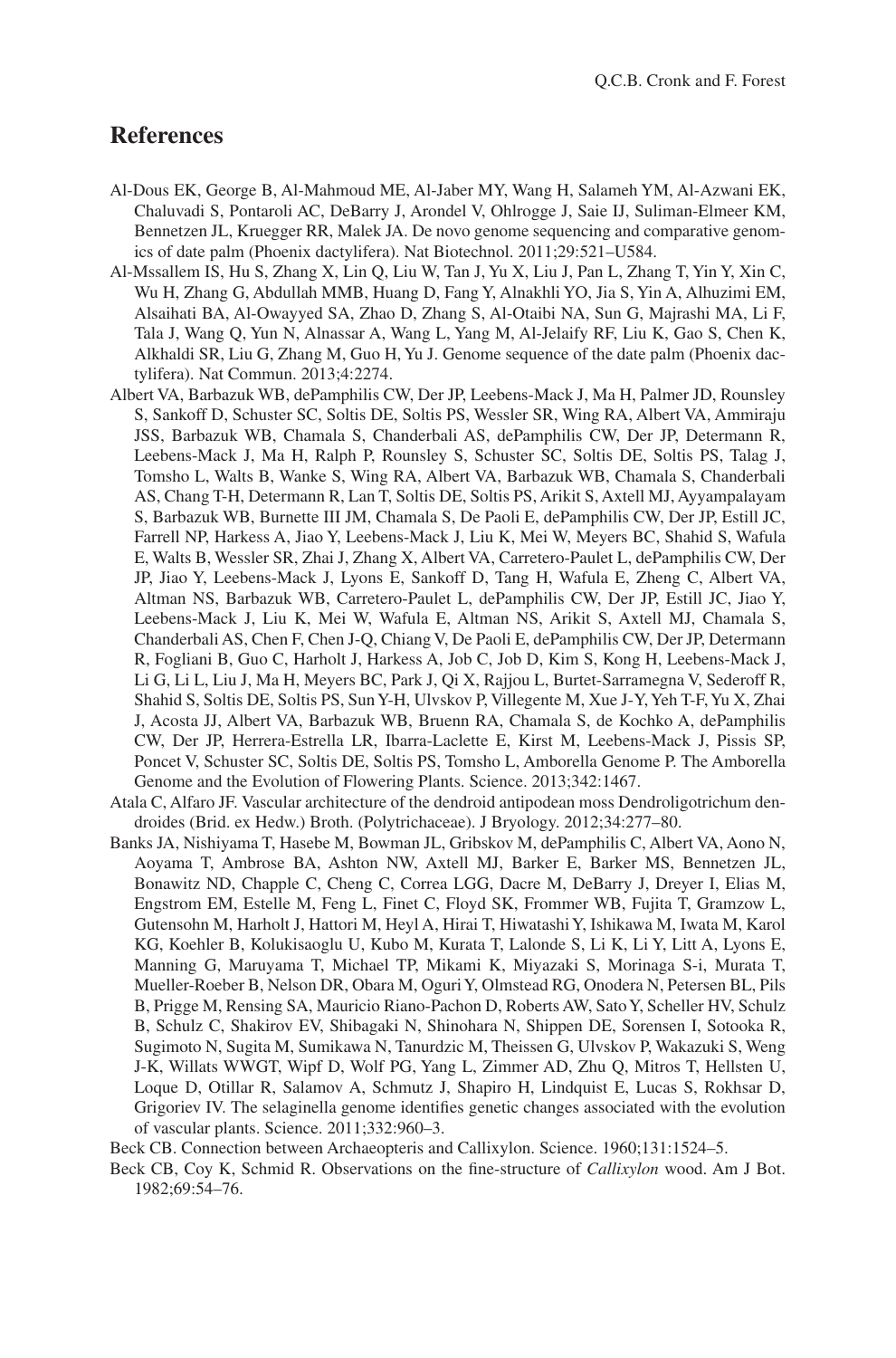- <span id="page-14-6"></span>Boyce CK, Cody GD, Fogel ML, Hazen RM, Alexander CMO, Knoll AH. Chemical evidence for cell wall lignification and the evolution of tracheids in early Devonian plants. Int J Plant Sci. 2003;164:691–702.
- <span id="page-14-19"></span>Bremer B, Bremer K, Chase MW, Fay MF, Reveal JL, Soltis DE, Soltis PS, Stevens PF, Anderberg AA, Moore MJ, Olmstead RG, Rudall PJ, Sytsma KJ, Tank DC, Wurdack K, Xiang JQY, Zmarzty S, Angiosperm Phylogeny G. An update of the Angiosperm Phylogeny Group classification for the orders and families of flowering plants: APG III. Bot J Linn Soc. 2009;161:105–21.
- <span id="page-14-2"></span>Carocha V, Soler M, Hefer C, Cassan-Wang H, Fevereiro P, Myburg AA, Paiva JAP, Grima-Pettenati J. Genome-wide analysis of the lignin toolbox of Eucalyptus grandis. New Phytol. 2015;206:1297–313.
- <span id="page-14-4"></span>Champagne CEM, Ashton NW. Ancestry of KNOX genes revealed by bryophyte (Physcomitrella patens) homologs. New Phytol. 2001;150:23–36.
- <span id="page-14-9"></span>Dannenhoffer JM, Bonamo PM. The wood of Rellimia from the middle Devonian of New York. Int J Plant Sci. 2003;164:429–41.
- <span id="page-14-12"></span>Darwin F, Seward AC. More letters of Charles Darwin. A record of his work in a series of Hitherto unpublished letters. London: John Murray; 1903.
- <span id="page-14-22"></span>Davis CC, Webb CO, Wurdack KJ, Jaramillo CA, Donoghue MJ. Explosive radiation of malpighiales supports a mid-Cretaceous origin of modern tropical rain forests. Am Nat. 2005;165:E36–65.
- <span id="page-14-0"></span>DeWoody J, Rowe CA, Hipkins VD, Mock KE. "Pando" lives: molecular genetic evidence of a giant aspen clone in central Utah. Wes N Am Nat. 2008;68:493–7.
- <span id="page-14-7"></span>DiMichele WA, Bateman RM. The rhizomorphic lycopsids: a case-study in paleobotanical classification. Syst Bot. 1996;21:535–52.
- <span id="page-14-18"></span>Doyle JA. Recognising angiosperm clades in the Early Cretaceous fossil record. Hist Biol. 2015;27:414–29.
- <span id="page-14-21"></span>Edwards D, Feehan J. Record of *Cooksonia*-type sporangia from late Wenlock strata in Ireland. Nature. 1980;287(5777):41–2.
- <span id="page-14-5"></span>Edwards D, Axe L, Duckett JG. Diversity in conducting cells in early land plants and comparisons with extant bryophytes. Bot J Linn Soc. 2003;141:297–347.
- <span id="page-14-14"></span>Feild TS, Arens NC. Form, function and environments of the early angiosperms: merging extant phylogeny and ecophysiology with fossils. New Phytol. 2005;166:383–408.
- <span id="page-14-13"></span>Feild TS, Arens NC, Doyle JA, Dawson TE, Donoghue MJ. Dark and disturbed: a new image of early angiosperm ecology. Paleobiology. 2004;30:82–107.
- <span id="page-14-15"></span>Feild TS, Chatelet DS, Balun L, Schilling EE, Evans R. The evolution of angiosperm lianescence without vessels - climbing mode and wood structure-function in Tasmannia cordata (Winteraceae). New Phytol. 2012;193:229–40.
- <span id="page-14-3"></span>Floyd SK, Bowman JL. The ancestral developmental tool kit of land plants. Int J Plant Sci. 2007;168:1–35.
- <span id="page-14-10"></span>Groover A, Robischon M. Developmental mechanisms regulating secondary growth in woody plants. Curr Opin Plant Biol. 2006;9:55–8.
- <span id="page-14-1"></span>Groover AT. What genes make a tree a tree? Trends Plant Sci. 2005;10:210–4.
- <span id="page-14-20"></span>Group, A. P. An update of the Angiosperm Phylogeny Group classification for the orders and families of flowering plants: APG IV. Bot J Linn Soc. 2016;181:1–20.
- <span id="page-14-11"></span>Hochuli PA, Feist-Burkhardt S. Angiosperm-like pollen and Afropollis from the Middle Triassic (Anisian) of the Germanic Basin (Northern Switzerland). Front Plant Sci. 2013;4:344.
- <span id="page-14-16"></span>Iwamoto A, Izumidate R, De Craene LPR. Floral anatomy and vegetative development in Ceratophyllum demersum: a morphological picture of an "unsolved" plant. Am J Bot. 2015;102:1578–89.
- <span id="page-14-17"></span>Jud NA. Fossil evidence for a herbaceous diversification of early eudicot angiosperms during the Early Cretaceous. Proc R Soc B Biol Sci. 2015;282:81–8.
- <span id="page-14-8"></span>Karrfalt EE, Hunter DM. Notes on the natural history of *Stylites gemmifera*. Am Fern J. 1980;70:69–72.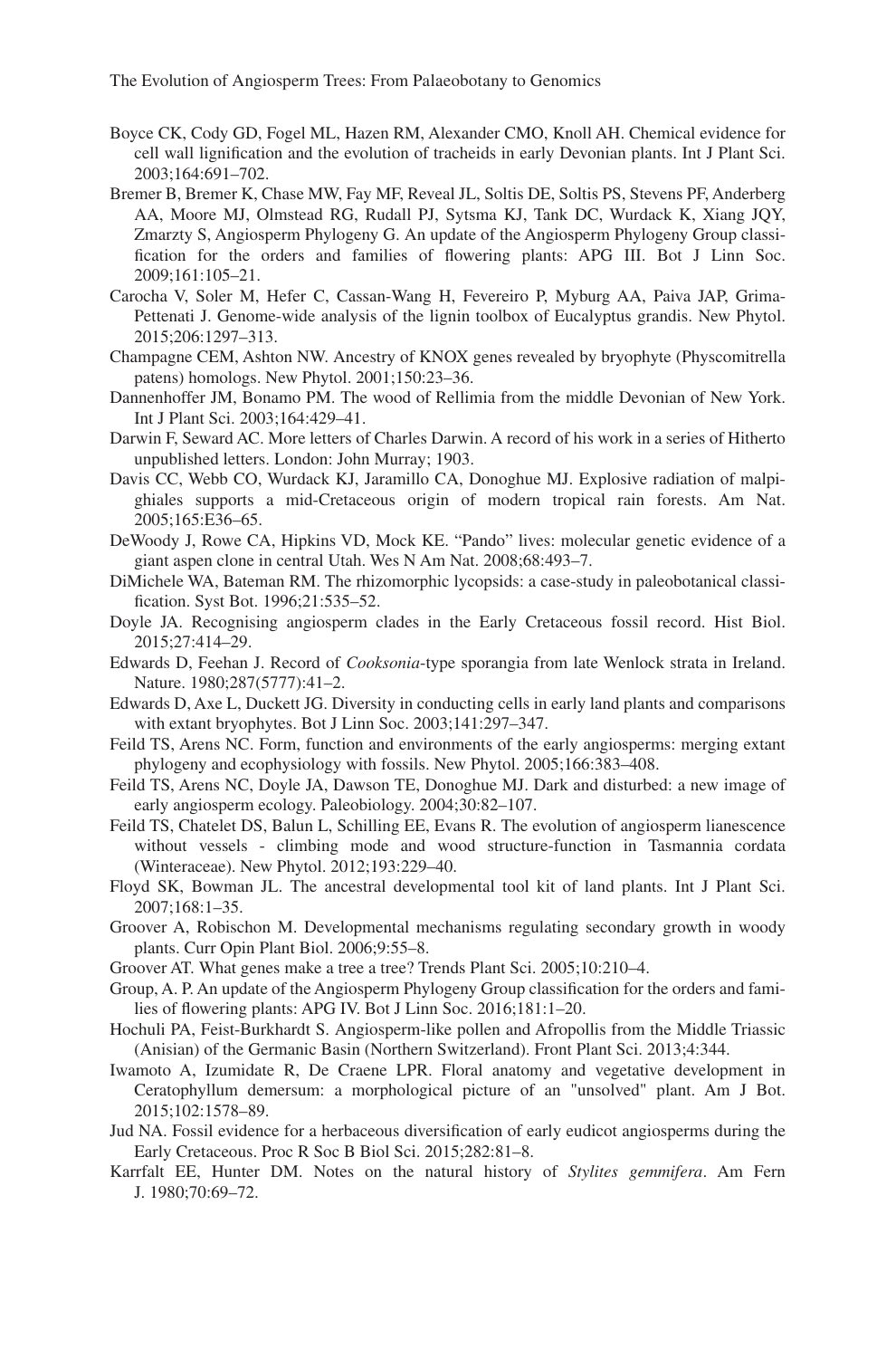- <span id="page-15-6"></span>Kenrick P, Crane PR. Water-conducting cells in early fossil land plants – implications for the early evolution of tracheophytes. Bot Gaz. 1991;152:335–56.
- <span id="page-15-9"></span>Larsen E, Rydin C. Disentangling the phylogeny of Isoetes (Isoetales), using nuclear and plastid data. Int J Plant Sci. 2016;177:157–74.
- <span id="page-15-5"></span>Ligrone R, Duckett JG, Renzaglia KS. Major transitions in the evolution of early land plants: a bryological perspective. Ann Bot. 2012;109:851–71.
- <span id="page-15-14"></span>Liu Z-J, Wang X. A perfect flower from the Jurassic of China. Hist Biol. 2016;28:707–19.
- <span id="page-15-20"></span>Magallón S, Gómez-Acevedo S, Sánchez-Reyes LL, Hernández-Hernández T. A metacalibrated time-tree documents the early rise of flowering plant phylogenetic diversity. New Phytol. 2015;207:437–53.
- <span id="page-15-19"></span>Magallon S, Hilu KW, Quandt D. Land plant evolutionary timeline: gene effects are secondary to fossil constraints in relaxed clock estimation of age and substitution rates. Am J Bot. 2013;100:556–73.
- <span id="page-15-18"></span>Mark J, Newton AC, Oldfield S, Rivers M. The international timber trade: a working list of commercial timber tree species. Richmond: Botanic Gardens Conservation International; 2014.
- <span id="page-15-17"></span>Maslova NP. Systematics of fossil platanoids and hamamelids. Paleontological J. 2010;44:1379–466.
- <span id="page-15-12"></span>Meyer-Berthaud B, Scheckler SE, Wendt J. Archaeopteris is the earliest known modern tree. Nature. 1999;398:700–1.
- <span id="page-15-7"></span>Ohashi-Ito K, Fukuda H. Transcriptional regulation of vascular cell fates. Curr Opin Plant Biol. 2010;13:670–6.
- <span id="page-15-16"></span>Peralta-Medina E, Falcon-Lang HJ. Cretaceous forest composition and productivity inferred from a global fossil wood database. Geology. 2012;40:219–22.
- <span id="page-15-8"></span>Phillips TL, Dimichele WA. Comparative ecology and life-history biology of arborescent lycopsids in late carboniferous swamps of Euramerica. Ann Mo Bot Gard. 1992;79:560–88.
- <span id="page-15-21"></span>Qian H, Zhang J. Using an updated time-calibrated family-level phylogeny of seed plants to test for non-random patterns of life forms across the phylogeny. J Syst Evol. 2014;52: 423–30.
- <span id="page-15-11"></span>Roessler R, Feng Z, Noll R. The largest calamite and its growth architecture – arthropitys bistriata from the Early Permian Petrified Forest of Chemnitz. Rev Palaeobot Palynol. 2012;185: 64–78.
- <span id="page-15-10"></span>Rossler R, Noll R. Sphenopsids of the Permian (I): the largest known anatomically preserved calamite, an exceptional find from the petrified forest of Chemnitz, Germany. Rev Palaeobot Palynol. 2006;140:145–62.
- <span id="page-15-3"></span>Sakakibara K, Nishiyama T, Deguchi H, Hasebe M. Class 1 KNOX genes are not involved in shoot development in the moss Physcomitrella patens but do function in sporophyte development. Evol Dev. 2008;10:555–66.
- <span id="page-15-13"></span>Savidge RA. Learning from the past – the origin of wood. For Chron. 2008;84:498–503.
- <span id="page-15-1"></span>Schrader J, Nilsson J, Mellerowicz E, Berglund A, Nilsson P, Hertzberg M, et al. A high-resolution transcript profile across the wood-forming meristem of poplar identifies potential regulators of cambial stem cell identity. Plant Cell. 2004;16:2278–92.
- <span id="page-15-4"></span>Silber MV, Meimberg H, Ebel J. Identification of a 4-coumarate:CoA ligase gene family in the moss, Physcomitrella patens. Phytochemistry. 2008;69:2449–56.
- <span id="page-15-0"></span>Sillett SC, Van Pelt R, Kramer RD, Carroll AL, Koch GW. Biomass and growth potential of Eucalyptus regnans up to 100 m tall. For Ecol Manage. 2015;348:78–91.
- <span id="page-15-2"></span>Singer SD, Ashton NW. Revelation of ancestral roles of KNOX genes by a functional analysis of Physcomitrella homologues. Plant Cell Rep. 2007;26:2039–54.
- <span id="page-15-15"></span>Singh R, Ong-Abdullah M, Low E-TL, Manaf MAA, Rosli R, Nookiah R, Ooi LC-L, Ooi S-E, Chan K-L, Halim MA, Azizi N, Nagappan J, Bacher B, Lakey N, Smith SW, He D, Hogan M, Budiman MA, Lee EK, DeSalle R, Kudrna D, Goicoechea JL, Wing RA, Wilson RK, Fulton RS, Ordway JM, Martienssen RA, Sambanthamurthi R. Oil palm genome sequence reveals divergence of interfertile species in Old and New Worlds. Nature. 2013;500:335.